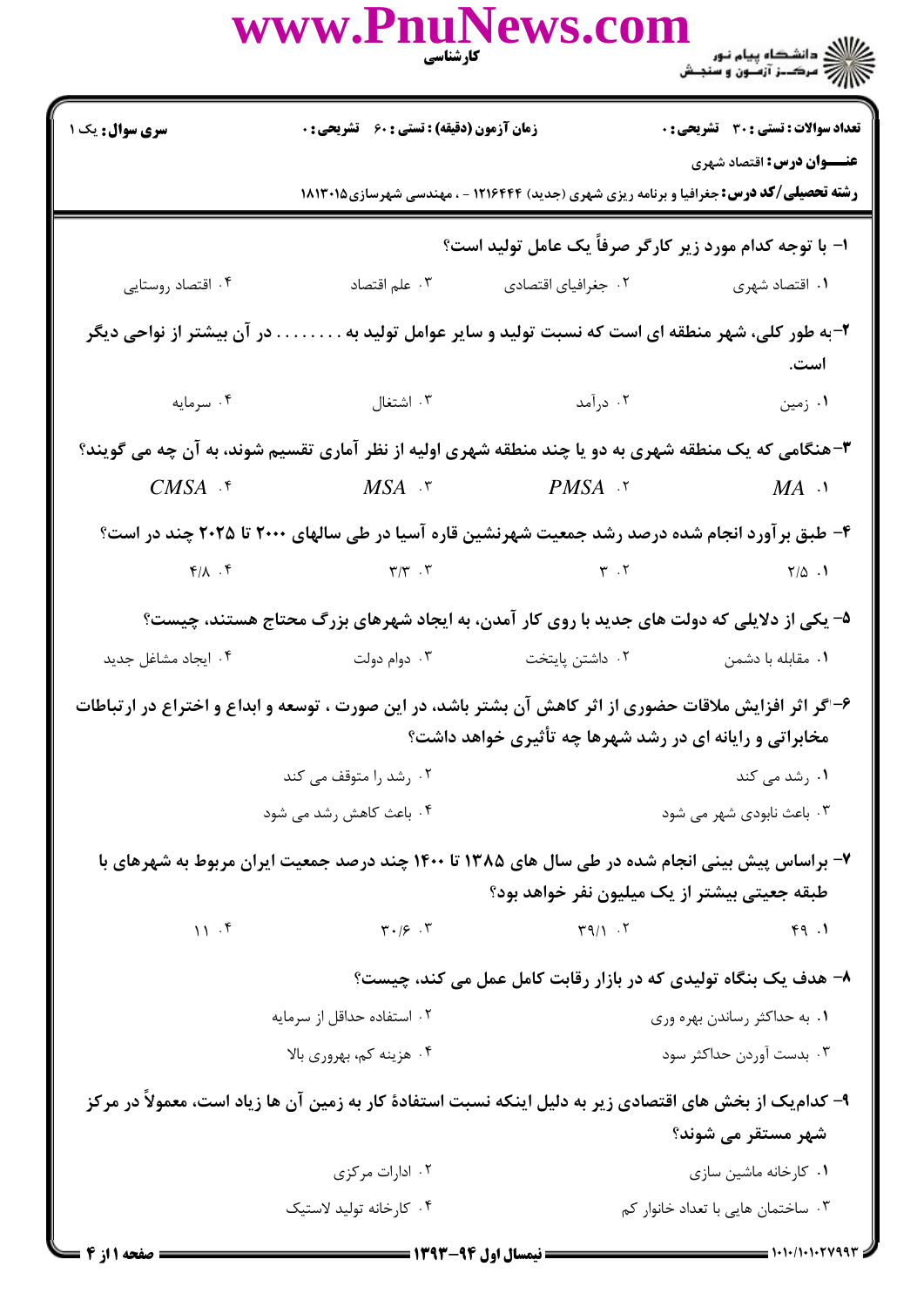|                                                                                           | www.PnuNews.com<br>كارشناسي                                                                       |              | ے<br>حوالے دانشگاہ پیام نور<br>حوالے مرکز آزمنوں و سنجش |  |
|-------------------------------------------------------------------------------------------|---------------------------------------------------------------------------------------------------|--------------|---------------------------------------------------------|--|
| <b>سری سوال : ۱ یک</b>                                                                    | <b>زمان آزمون (دقیقه) : تستی : 60 ٪ تشریحی : 0</b>                                                |              | تعداد سوالات : تستي : 30 - تشريحي : 0                   |  |
|                                                                                           | <b>رشته تحصیلی/کد درس:</b> جغرافیا و برنامه ریزی شهری (جدید) ۱۲۱۶۴۴۴ - ، مهندسی شهرسازی۱۸۱۳۰۱۵    |              | <b>عنـــوان درس:</b> اقتصاد شهری                        |  |
|                                                                                           | ۱۰-طبق نظر برگس اولین منطقه ای که به دور مرکز اصلی شهر قرار دارد، کدم است؟                        |              |                                                         |  |
|                                                                                           | ۰۲ انبارها                                                                                        |              | ۰۱ خانوارهای کم درآمد                                   |  |
|                                                                                           | ۰۴ محله های زاغه نشین                                                                             |              | ۰۳ فعالیت های تجاری متنوع                               |  |
| 11- در چه صورتی مراکز فرعی شهر توسعه یافته و جذب فعالیت های اقتصادی مختلف را آغاز می کند؟ |                                                                                                   |              |                                                         |  |
|                                                                                           | ۰۲ مرکز تجاری شهر تغییر کند                                                                       |              | ۰۱ ساختار شهر چند مرکزی باشد                            |  |
|                                                                                           | ۰۴ دولت در نوع استفاده از زمین دخالت کند                                                          |              | ۰۳ مزایای مرکز اصلی شهر کاهش یابد                       |  |
|                                                                                           |                                                                                                   |              | <b>۱۲- شکل ساختار شهری ارومیه چگونه است</b> ؟           |  |
| ۰۴ متحدالمرکز                                                                             | ۰۳ خطی                                                                                            | ۲. قطاعی     | ۰۱ دایره ای                                             |  |
|                                                                                           | ۱۳- مراکز خدماتی و تجار ی در شهر مشهد عمدتاً در چه سمتی تمرکز یافته اند؟                          |              |                                                         |  |
|                                                                                           | ۰۲ شرق                                                                                            |              | ٠١ اطراف حرم امام رضا عليه السلام                       |  |
|                                                                                           | ۰۴ روبروي حرم امام رضا عليه السلام                                                                |              | ۰۳ محور شمال                                            |  |
|                                                                                           | ۱۴- در یک سلسه مراتب شهری، کدام مسئله مهمتر از تعیین حد مطلوب اندازه شهر است؟                     |              |                                                         |  |
|                                                                                           | ۰۲ طرح جامع شهر                                                                                   |              | ۰۱ روند توسعه شهر                                       |  |
|                                                                                           | ۰۴ مسئله بیکاری و اشتغال                                                                          |              | ۰۳ توزیع جمعیت در حد مطلوب                              |  |
|                                                                                           | ۱۵- کوچکترین اندازه شهر در نظام سلسله مراتب شهری در چه طبقه ای قرار دارد؟                         |              |                                                         |  |
| ۰۴ آخر                                                                                    | ۰۳ وسط                                                                                            | ۰۲ دوم       | ۰۱ اول                                                  |  |
|                                                                                           | ۱۶- شرایط جغرافیایی و اقتصادی کدام منطقه کشور جمهوری اسلامی ایران با فرض های نظریه مکان های مرکزی |              | هماهنگی دارد؟                                           |  |
| ۰۴ شمال                                                                                   | ۰۳ شمال شرقی                                                                                      | ۰۲ شمال غربی | ۰۱ زنجان و کردستان                                      |  |
|                                                                                           | ۱۷- یکی از مسائل اساسی کاربرد عملی نظریه بنیاد اقتصادی و رشد شهر کدام است؟                        |              |                                                         |  |
|                                                                                           | ۰۲ زیاد بودن ضریب افزایش                                                                          |              | ۰۱ کم بودن ضریب افزایش                                  |  |
|                                                                                           | ۰۴ ثابت بودن ضريب افزايش                                                                          |              | ۰۳ برابر بودن ضريب افزايش                               |  |
|                                                                                           | ۱۸- بنابر نظر چه کسی، اگر جمعیت شهر به اندازه معینی برسد، از آن به بعد رشد آن همیشگی خواهد بود؟   |              |                                                         |  |
| ۰۴ پارتو                                                                                  | ۰۳ کریستالر                                                                                       | ۰۲ لُش       | ۰۱ تامپسون                                              |  |
|                                                                                           |                                                                                                   |              |                                                         |  |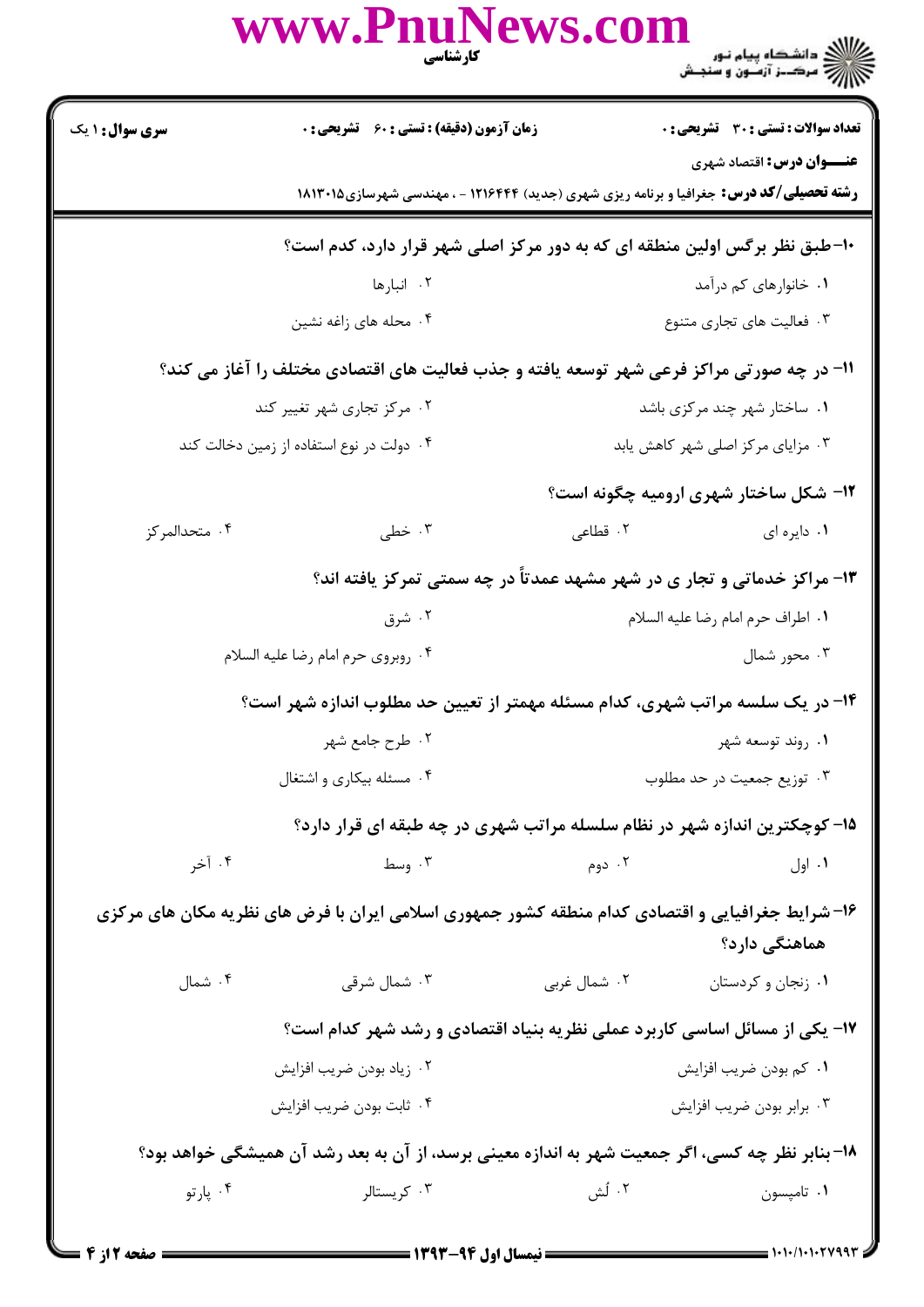|                                                                                                                                 | www.PnuNews.com                                                                                                                                                                                                                                                                                                                                                                                                                                                                        | <b>کار شناسی</b><br>مناس                                   |                                                                                                |  |
|---------------------------------------------------------------------------------------------------------------------------------|----------------------------------------------------------------------------------------------------------------------------------------------------------------------------------------------------------------------------------------------------------------------------------------------------------------------------------------------------------------------------------------------------------------------------------------------------------------------------------------|------------------------------------------------------------|------------------------------------------------------------------------------------------------|--|
| <b>سری سوال :</b> ۱ یک                                                                                                          | <b>زمان آزمون (دقیقه) : تستی : 60 گشریحی : 0</b>                                                                                                                                                                                                                                                                                                                                                                                                                                       |                                                            | <b>تعداد سوالات : تستی : 30 ٪ تشریحی : 0</b>                                                   |  |
|                                                                                                                                 |                                                                                                                                                                                                                                                                                                                                                                                                                                                                                        |                                                            | <b>عنـــوان درس:</b> اقتصاد شهری                                                               |  |
|                                                                                                                                 |                                                                                                                                                                                                                                                                                                                                                                                                                                                                                        |                                                            | <b>رشته تحصیلی/کد درس:</b> جغرافیا و برنامه ریزی شهری (جدید) ۱۲۱۶۴۴۴ - ، مهندسی شهرسازی۱۸۱۳۰۱۵ |  |
| ۱۹- آسان ترین روش تخمین کدام مورد زیر از کسر هزینه ها از منافع در هر دوره زمانی مشخص به دست می آید؟                             |                                                                                                                                                                                                                                                                                                                                                                                                                                                                                        |                                                            |                                                                                                |  |
|                                                                                                                                 | ۰۲ سود خالص سال ۲۰۰۳ سود ناخالص در شد. ۴۰۰ سود میباشد که در سود خالص میباشد که میباشد و سال ۲۰۰                                                                                                                                                                                                                                                                                                                                                                                        |                                                            | ۰۱ بهره وری                                                                                    |  |
|                                                                                                                                 |                                                                                                                                                                                                                                                                                                                                                                                                                                                                                        |                                                            | ۲۰– کدام متغییر زیر بر زمان مهاجرت مؤثر است؟                                                   |  |
| ۰۴ هزینه های برگشت                                                                                                              | . سن $\cdot$ , $\mathsf{r}$                                                                                                                                                                                                                                                                                                                                                                                                                                                            | ۰۲ هزینه های غیر مادی                                      | ۰۱ هزینه سفر                                                                                   |  |
| ۲۱– با نظر به آمار سال های ۱۳۳۵ تا ۱۳۶۵ بیشترین تعداد مهاجرین روستایی وارد شده به شهرها، مربوط به شهرهای<br>کدام استان می باشد؟ |                                                                                                                                                                                                                                                                                                                                                                                                                                                                                        |                                                            |                                                                                                |  |
|                                                                                                                                 | ۰۳ کردستان میشود. ۴ مارس                                                                                                                                                                                                                                                                                                                                                                                                                                                               | ۰۱ خراسان است. ۲۰ یزد                                      |                                                                                                |  |
|                                                                                                                                 |                                                                                                                                                                                                                                                                                                                                                                                                                                                                                        |                                                            | ۲۲- مشکل اساسی روش های مالیاتی منفی بر درآمد برای مبارزه با فقر چیست؟                          |  |
|                                                                                                                                 | ۰۲ میزان درآمد و قدرت خرید                                                                                                                                                                                                                                                                                                                                                                                                                                                             |                                                            | ۰۱ نرخ مالیات و قدرت خرید                                                                      |  |
|                                                                                                                                 | ۰۴ تعیین مقدار درآمد و نرخ مالیات                                                                                                                                                                                                                                                                                                                                                                                                                                                      |                                                            | ۰۳ انتخاب فقر                                                                                  |  |
| ۲۳-۔ برای بررسی توزیع درآمد در روش توزیع شخصی، کدام مورد بین افراد و خانوارهای مختلف تقسیم می شود؟                              |                                                                                                                                                                                                                                                                                                                                                                                                                                                                                        |                                                            |                                                                                                |  |
|                                                                                                                                 | ۰۱ درآمد ملی سیست ۲۰ درآمد تولید مسی سیست ۲۰ در است ملی سیست ۲۰ کار . ۴                                                                                                                                                                                                                                                                                                                                                                                                                |                                                            |                                                                                                |  |
|                                                                                                                                 |                                                                                                                                                                                                                                                                                                                                                                                                                                                                                        |                                                            | ۲۴- از دیدگاه یک خانوار با سلیقه و دارای فرهنگ شرقی، مشکل مسکن چگونه است؟                      |  |
|                                                                                                                                 | ۰۲ قیمت بالای واحدهای مسکونی                                                                                                                                                                                                                                                                                                                                                                                                                                                           |                                                            | ۰۱ نداشتن یک سرپناه برای خوابیدن                                                               |  |
|                                                                                                                                 | ۰۴ نبودن خانه هایی با امکانات رفاهی                                                                                                                                                                                                                                                                                                                                                                                                                                                    |                                                            | ۰۳ رونق أپارتمان نشيني                                                                         |  |
|                                                                                                                                 |                                                                                                                                                                                                                                                                                                                                                                                                                                                                                        |                                                            | ۲۵- معمولاً در یک دوره ۱۰ ساله چند درصد از واحدهای مسکونی عمری کمتر از ۱۰ سال دارند؟           |  |
|                                                                                                                                 | $\mathcal{N} \cup \mathcal{N} \cup \mathcal{N} \cup \mathcal{N} \cup \mathcal{N} \cup \mathcal{N} \cup \mathcal{N} \cup \mathcal{N} \cup \mathcal{N} \cup \mathcal{N} \cup \mathcal{N} \cup \mathcal{N} \cup \mathcal{N} \cup \mathcal{N} \cup \mathcal{N} \cup \mathcal{N} \cup \mathcal{N} \cup \mathcal{N} \cup \mathcal{N} \cup \mathcal{N} \cup \mathcal{N} \cup \mathcal{N} \cup \mathcal{N} \cup \mathcal{N} \cup \mathcal{N} \cup \mathcal{N} \cup \mathcal{N} \cup \mathcal{$ |                                                            |                                                                                                |  |
| ۲۶- کمترین نرخ رشد سالیانه قیمت یک متر مربع زمین در سال ۱۳۸۵ مربوط به کدام شهر است؟                                             |                                                                                                                                                                                                                                                                                                                                                                                                                                                                                        |                                                            |                                                                                                |  |
| ۰۴ شیراز                                                                                                                        | ۰۳ مشهد                                                                                                                                                                                                                                                                                                                                                                                                                                                                                | ۰۲ اصفهان استان                                            | ۰۱ تهران                                                                                       |  |
|                                                                                                                                 |                                                                                                                                                                                                                                                                                                                                                                                                                                                                                        |                                                            | ۲۷- تا سال ۱۳۸۵ تعدا چند شهر جدید به مرحله اسکان و جذب جمعیت رسیده اند؟                        |  |
|                                                                                                                                 |                                                                                                                                                                                                                                                                                                                                                                                                                                                                                        |                                                            |                                                                                                |  |
| ۲۸- این که هزینه خصوصی رفت آمد بین محل کار و محل سکونت، در شرایط تراکم ترافیک، کمتر از هزینه اجتماعی                            |                                                                                                                                                                                                                                                                                                                                                                                                                                                                                        |                                                            |                                                                                                |  |
|                                                                                                                                 |                                                                                                                                                                                                                                                                                                                                                                                                                                                                                        | این حرکت است، دیدگاه چه کسانی در خصوص مشکل ترافیک می باشد؟ |                                                                                                |  |
| ۰۴ جغرافی دانان شهری                                                                                                            | ۰۳ مهندسان شهرساز                                                                                                                                                                                                                                                                                                                                                                                                                                                                      | ۰۲ اقتصاددانان شهری                                        | ۰۱ جغرافي دانان                                                                                |  |